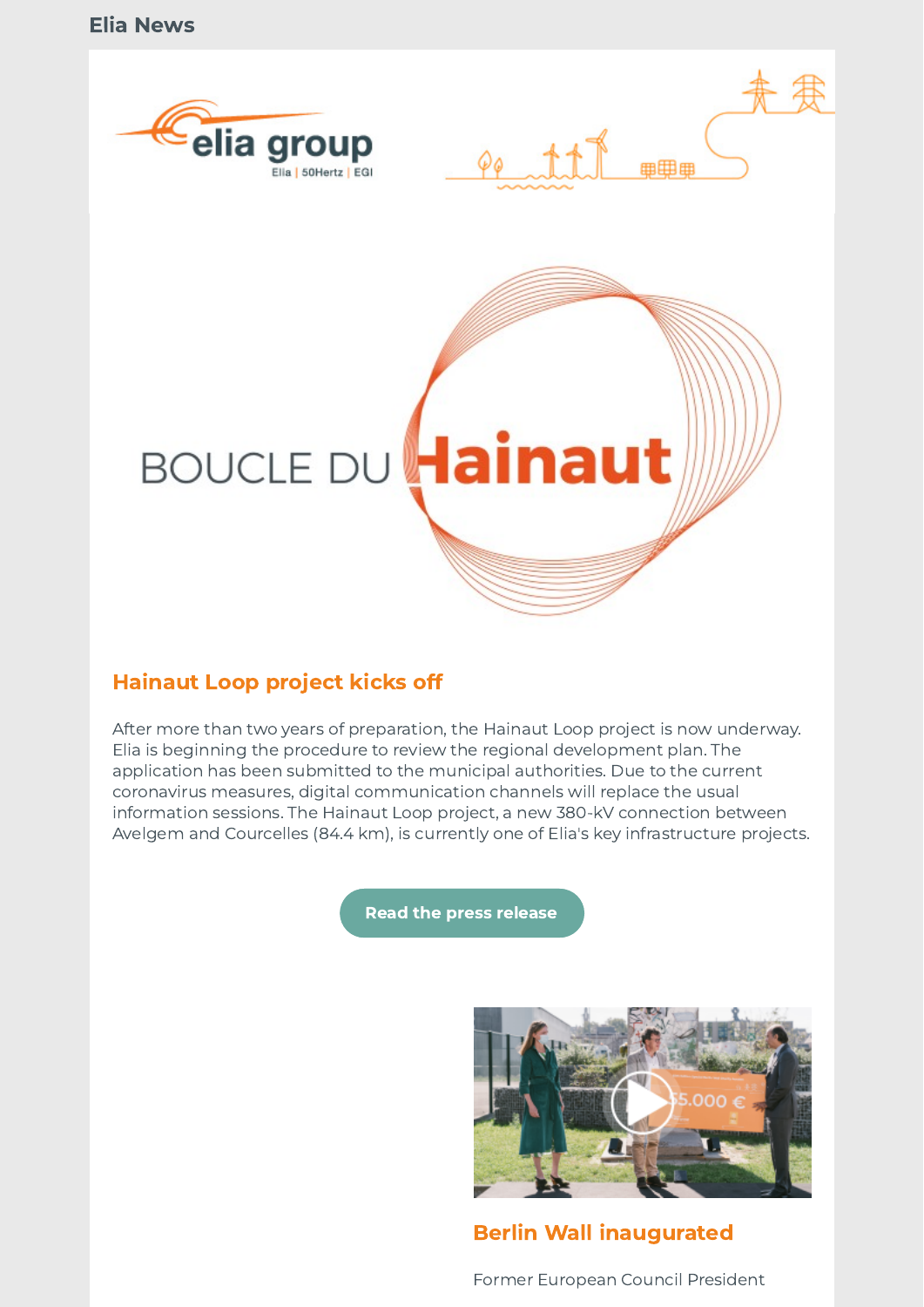

Herman Van Rompuy and the German Ambassador to Belgium Martin Kotthaus were the guests of honour at the inauguration of a section of the Berlin Wall at Elia's site in Schaerbeek. Elia Group bought the monument during a charity auction at the Brussels art fair BRAFA. The purchased fragment symbolises intra-Group cooperation and mutual solidarity between Elia and 50Hertz, which have their head offices in Brussels and Berlin respectively. The proceeds from the purchase will go to Kom op tegen Kanker, a Belgian charity that funds cancer research.

Read the press [release](http://link.newsletters.elia.be/mm/LC_7309_1089169_Y324F7QSF36X_49042_20KLeorG8jFmU0gabwlbrerOx4sS5iEsNLL29TQJ7o7D1zC9WtvwsVH8Aqzgtgqiw+iv5ajFhbN07+M2siBMCpwWblkAvzH9QcYJ58Vpjste08bqi51uCHcwI8iEF-8eOkM2dYEYdoSg2FD89E9k9Q==.act)

### Half-yearly results: business continuity in unprecedented times

The half-yearly results were released in late July. Elia Group is ensuring business continuity in these unprecedented times. Grid investment totalled €134.7 million in Belgium and €191.3 million in Germany. COVID-19 is having no material impact on the results of the Elia Group in 2020. The financial forecasts for this year have been confirmed.

Read the press [release](http://link.newsletters.elia.be/mm/LC_7309_1089169_Y324F7QSF36X_49043_DuICHVRBMi4f0hKFXepo93ItZ6-wBJ2I9411Vpz-0qh9F9ipXbXx94sC7x9Td2-KobJRwZwEFii7XOLKfO3YH6xDZYpNcKP6TGtFfI7xDtkmk4-Y4diInD3UIDhp1-5A07uhxzVuIv6ZfHnEpNTSrIj-Tp81w99mTco74B1F2No=.act)

## Succesful year of operations for Nemo Link

Nemo Link is the 1000-MW subsea highvoltage connection between the UK and Belgium that came online in early 2019. With its current availability of 99.9% for 2020, Nemo Link has now completed a very successful year of operations. Since 1 September the interconnector's loss factor has dropped from 2.6% to 2.372%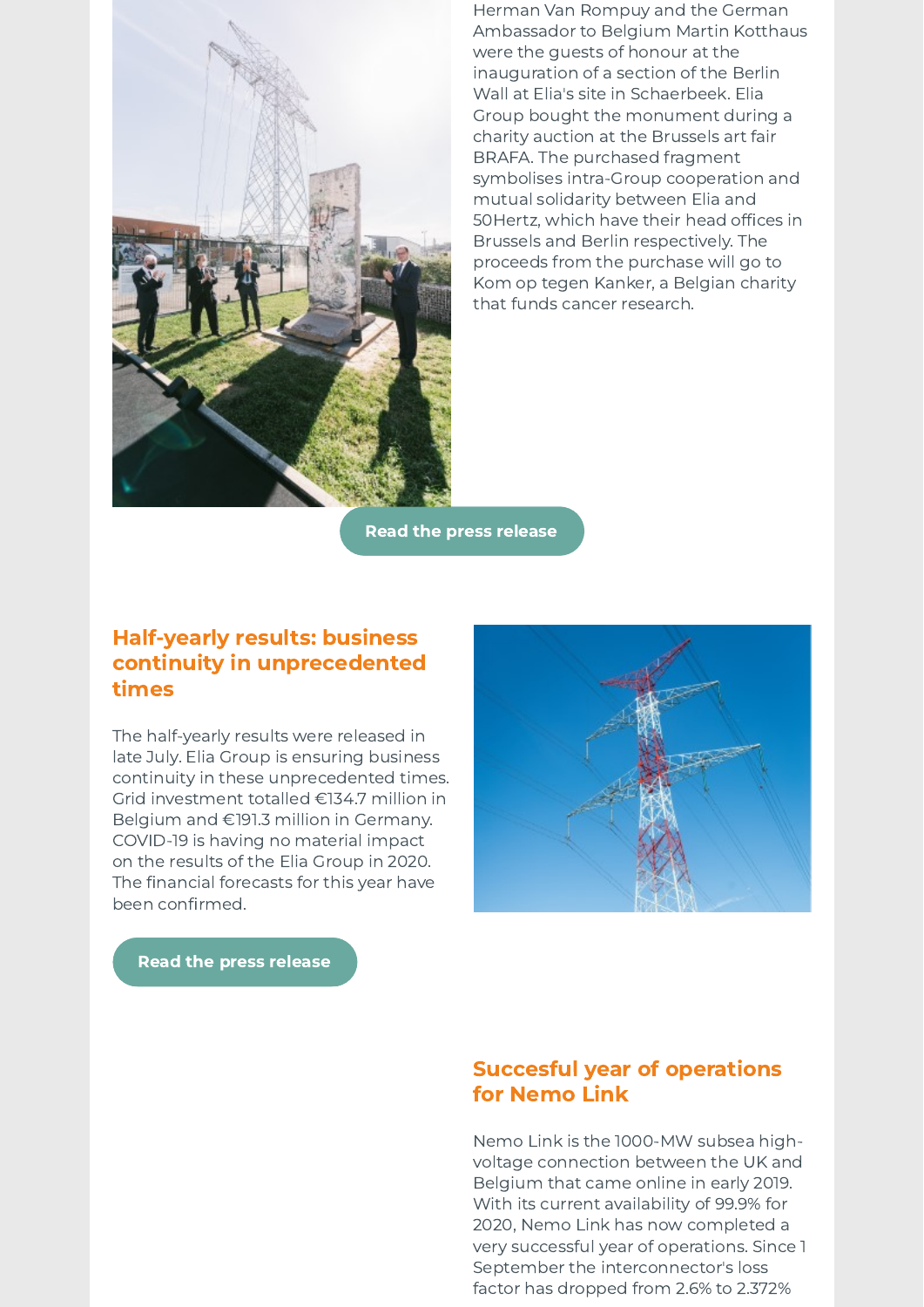

thanks to the fact that energy losses during transmission have so far been lower than initially expected. A lower loss factor means that market parties have to pay less for energy losses during transmission on the interconnector.



# Permit awarded for major high-voltage line in Germany

50Hertz has received the permit to build the Uckermark line. This an overhead connection between the Bertikow and Vierraden substations northeast of Berlin. The existing 220-kV line will be replaced by a 380-kV line, ultimately making it possible to transmit five times more electricity. Since the line runs through a Natura 2000 area major efforts were made to take account of local fauna and flora. For example, bird markers will be installed and masts will be 20 metres lower in certain places.



### 40% more transmission capacity

50Hertz has installed high-temperature low-sag conductors on part of the 380 kV line between Saxony and Thuringia. These are made of a special alloy that makes it possible to increase transmission capacity by up to 40%, enabling more electricity from renewable sources to be safely integrated into the system.

Read the press [release](http://link.newsletters.elia.be/mm/LC_7309_1089169_Y324F7QSF36X_49045_iYaN8tbWAZ3v5DbccLIthDwvX4C+55MSS5UL+qk0HS9b3BoCcR33Fs0eZk8VweasBGnAnNYLquG5YPATK4OWMQsUBGtiKDIPV+EC2lm+8ab5QgIIVDAZTGC0zjSFj8v3j7PZpZTr70YS5n41Gj6bgjj0mFvss0o-aDPS7LSaZjAihVtGa+UJDN4DJg5wEfTiJg4Yu3fJpzTxEMeU2pn6zKupwx4dvnq48efCKhvN3BoiSbodp5RrDqgOxVZ4N1Qt.act)

Read the press [release](http://link.newsletters.elia.be/mm/LC_7309_1089169_Y324F7QSF36X_49044_vrqAGBO1JNaXRvjzVqzYlKbRswh9Wd-D4DYsEThaEsVwJIU4+t5sZk6q5jsdd6UxwlM-7YV8KMY8rNRxlwZHhJ7J4NOqQANRzQI6VThIyoRN-SDm1QA-oeryvn43BHDRjWU-cnggLfFyzmQgHkT1TU-FX6xC-vCC72rnsC51qezTg9PA7vWoA0YqYdoX50du.act)

## Four German TSOs join forces for efficient congestion management

Amprion, TenneT, TransnetBW and 50Hertz have launched a joint project to harmonise their redispatching measures. Redispatching is when market parties are paid to produce or consume more or less than usual. This is sometimes necessary in order to avoid congestion on the grid. This used to be done on a per control area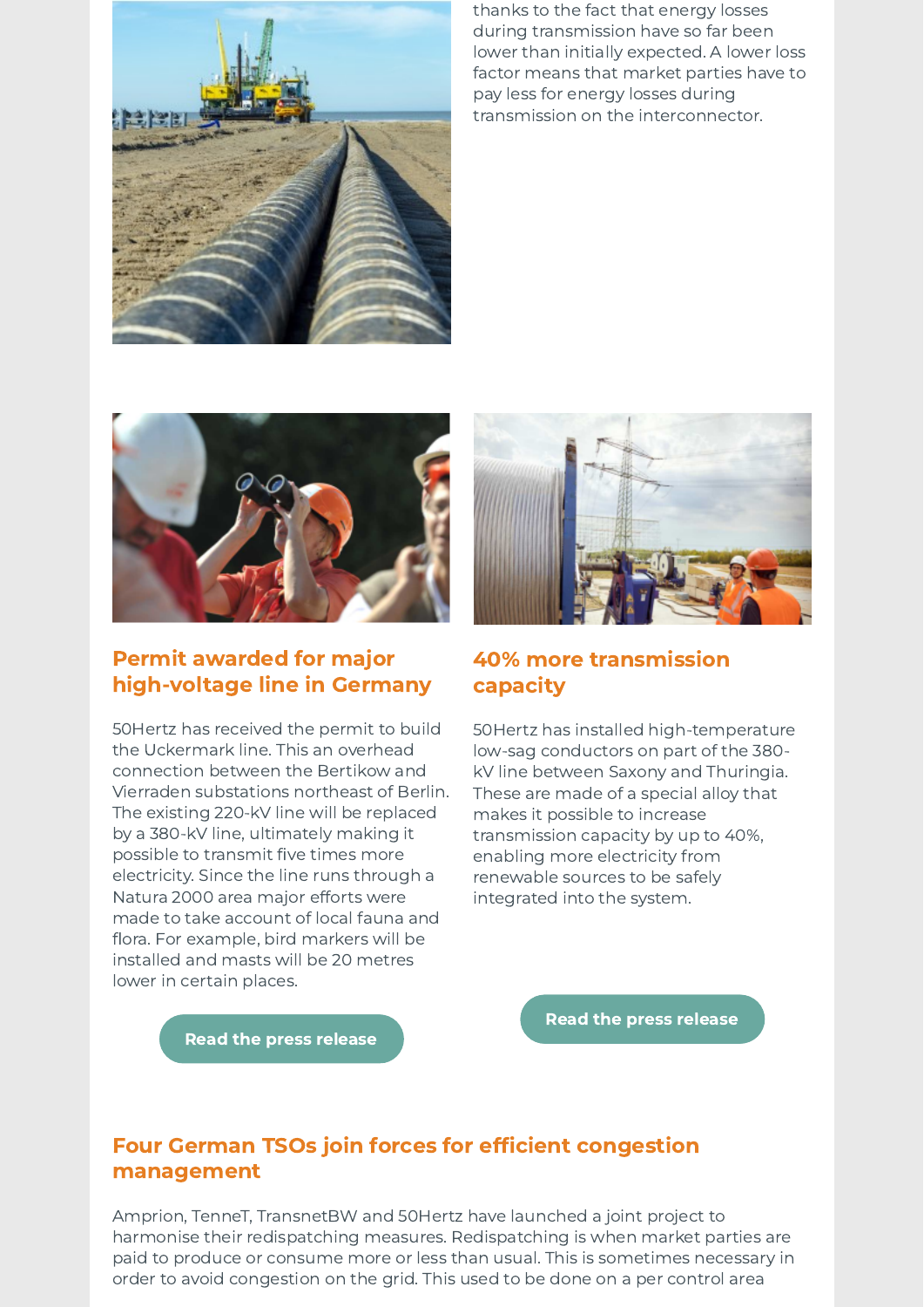basis, but is now coordinated [within](http://link.newsletters.elia.be/mm/LC_7309_1089169_Y324F7QSF36X_49046_Mq-5lgiVWl2aCBuYaZcw9fxdP66yYvwCNEXUcSD4JwULbRyJqW0daTXK-3K8Bz3gCrv-2hr3M+ppQBADk378EA==.act) the entire German grid electricity system.

[Re](http://link.newsletters.elia.be/mm/LC_7309_1089169_Y324F7QSF36X_49047_cubeH56BJqJKsg+nemmLmy07eyTk7+jnWf8pYLQN+VQY66DZm8NIVXUWwwxIi7STCNmpw5UwBGDQjTFOY4S0rZgp7NO1PRJ5l9N+Y3MUuotDG7YIiGHaHi8vZXdobDsqaFwtNOnyC3fu8P+wK5x-5Q==.act)ad the press release



# Protecting the fragile natural environment

In Liège Province, Elia is working on implementing the East Loop project, part of which runs through vulnerable nature areas. In an effort not to damage moist peat soil, access ramps are being installed built with rock buffers. You can learn exactly how this works in this video.



More information